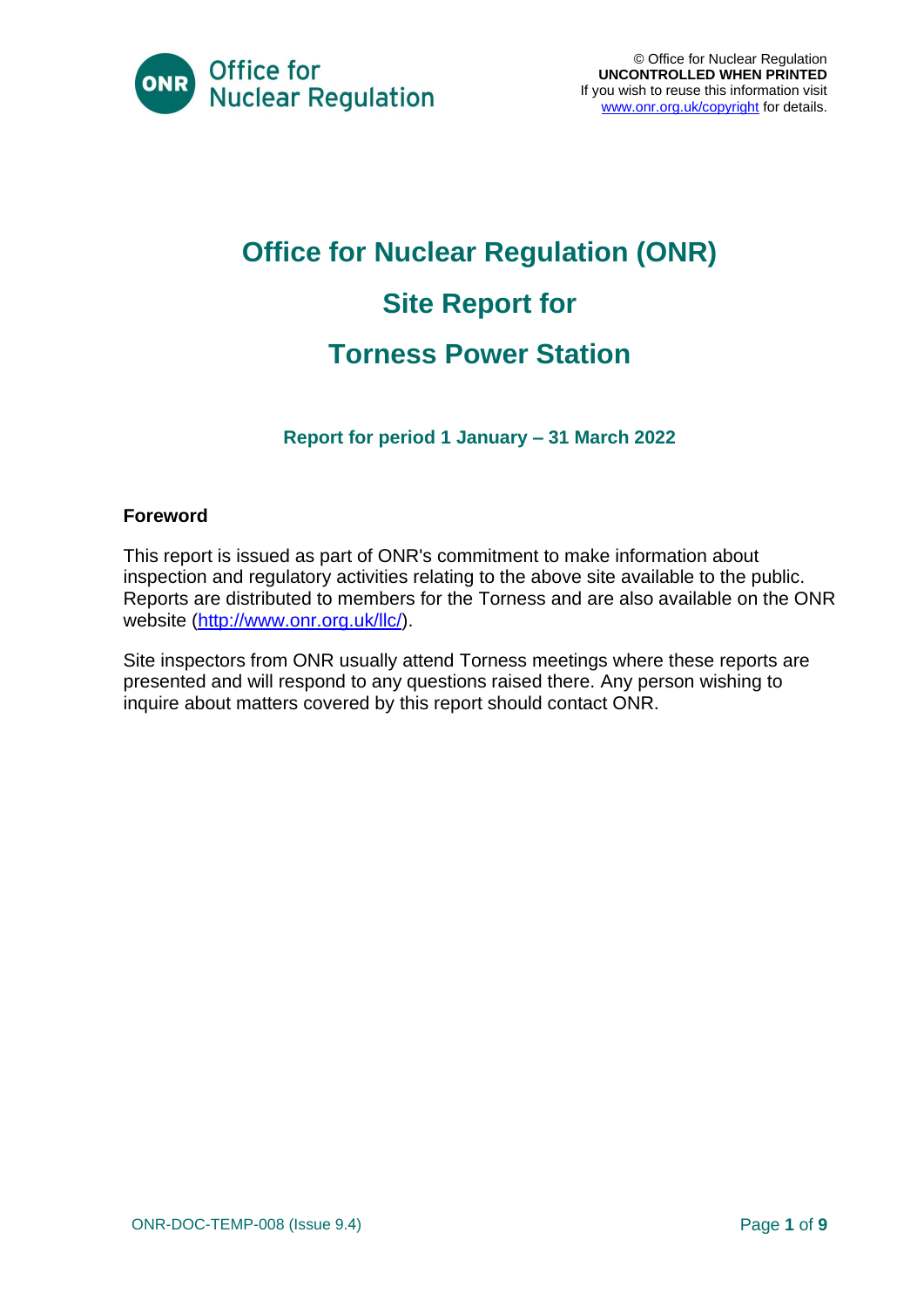

### **Table of Contents**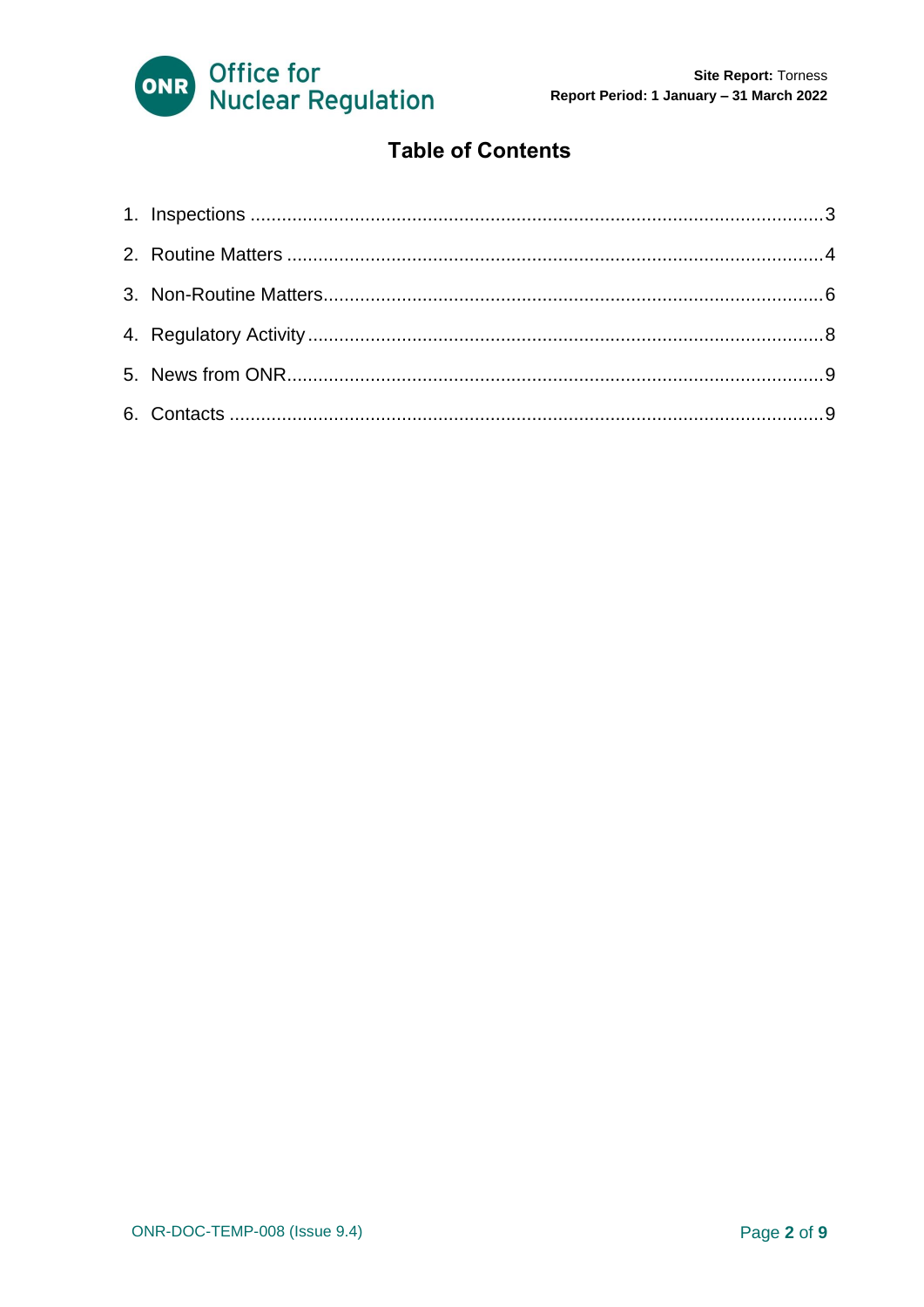

# <span id="page-2-0"></span>1. Inspections

## 1.1. Dates of Inspection

The ONR site inspector carried out licence condition (LC) inspections on the following dates during the report period:

### **Torness**

22 – 23 March

24 March

In addition, our specialist inspectors were involved in interventions on the following dates during the report period:

16 – 17 February (Systems Based Inspection, Heating and Ventilation systems)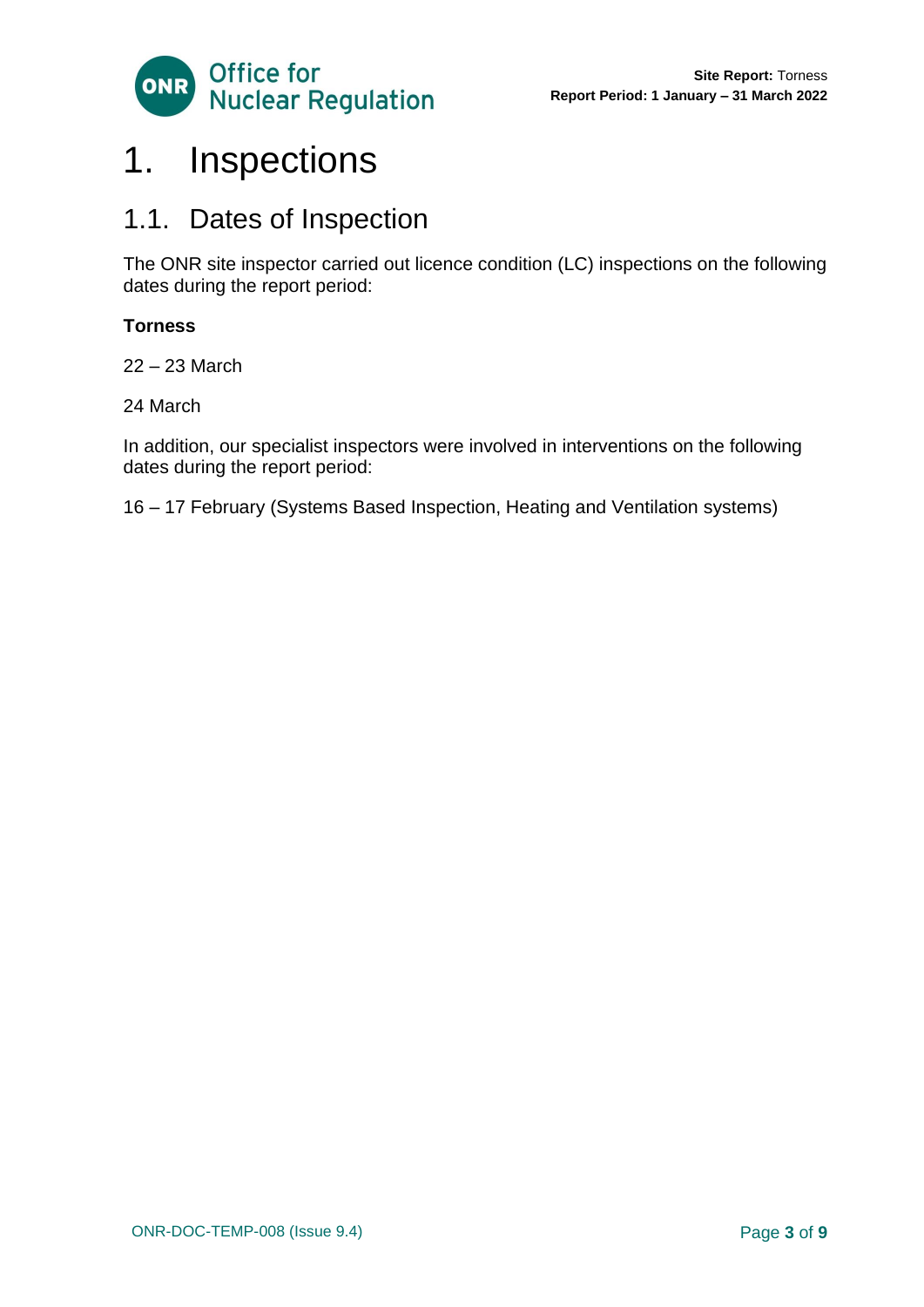

# <span id="page-3-0"></span>2. Routine Matters

## 2.1. Inspections

Inspections are undertaken as part of the process for monitoring compliance with:

- the conditions attached by ONR to the nuclear site licence granted under the Nuclear Installations Act 1965 (NIA65) (as amended);
- the Energy Act 2013;
- the Health and Safety at Work Act 1974 (HSWA74); and
- regulations made under HSWA74, for example the Ionising Radiations Regulations 2017 (IRR17) and the Management of Health and Safety at Work Regulations 1999 (MHSWR99).

The inspections entail monitoring licensee's actions on the site in relation to incidents, operations, maintenance, projects, modifications, safety case changes and any other matters that may affect safety. The licensee is required to make and implement adequate arrangements under the conditions attached to the licence in order to ensure legal compliance. Inspections seek to judge both the adequacy of these arrangements and their implementation.

In this period, routine inspections at Torness covered the following:

- Emergency Arrangements
- Training
- Operating Rules
- Operating Instructions
- Safety Mechanisms, Devices and Circuits
- Examination, Inspection, Maintenance Testing
- Leakage and Escape of Radioactive Material and Radioactive Waste

Members of the public, who would like further information on ONR's inspection activities during the reporting period, can view site Intervention Reports at [www.onr.org.uk/intervention-records](http://www.onr.org.uk./intervention-records) on our website [www.onr.org.uk.](http://www.onr.org.uk/) Should you have any queries regarding our inspection activities, please email [contact@onr.gov.uk.](mailto:contact@onr.gov.uk)

## 2.2. Other Work

### **Make-up Shields Torness**

We continue to attend meetings with the site and attendees from their central support organisation to discuss proposals for modifications to the make-up shields (MUS) on Reactor 1 and Reactor 2 that could potentially allow exchanges of control rods and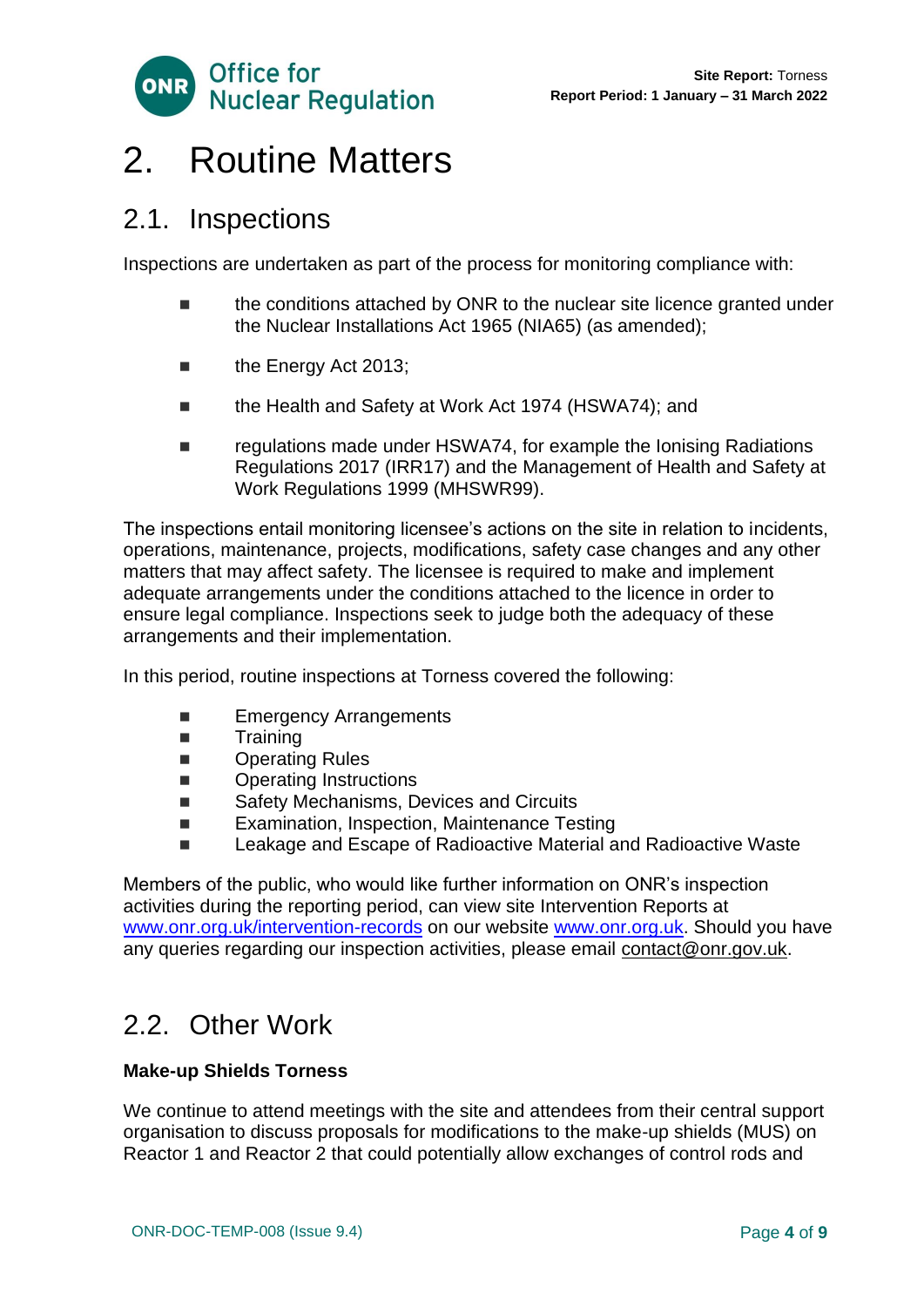

fuel whilst the reactor is pressurised. These operations are currently embargoed and are undergoing EDF NGL safety case anomalies process.

A revised safety case will be required before the MUS can be operated at pressure. We have placed a regulatory hold point and will permission the revised safety case. Indications are that the safety case and associated modifications will not be complete until the end of 2022.

#### **Graphite Torness**

During the Reactor 1 offload depressurised refuelling campaign in early 2022, NGL identified and formally sentenced 2 keyway route cracks, the detection of these keyway route cracks are in line with NGL's predicted forecasts.

ONR are content with the graphite inspection strategy for Torness Reactor 1 and will continue to engage with NGL and monitor the graphite inspection programme, the next Reactor 1 Graphite inspections are scheduled for August 2022.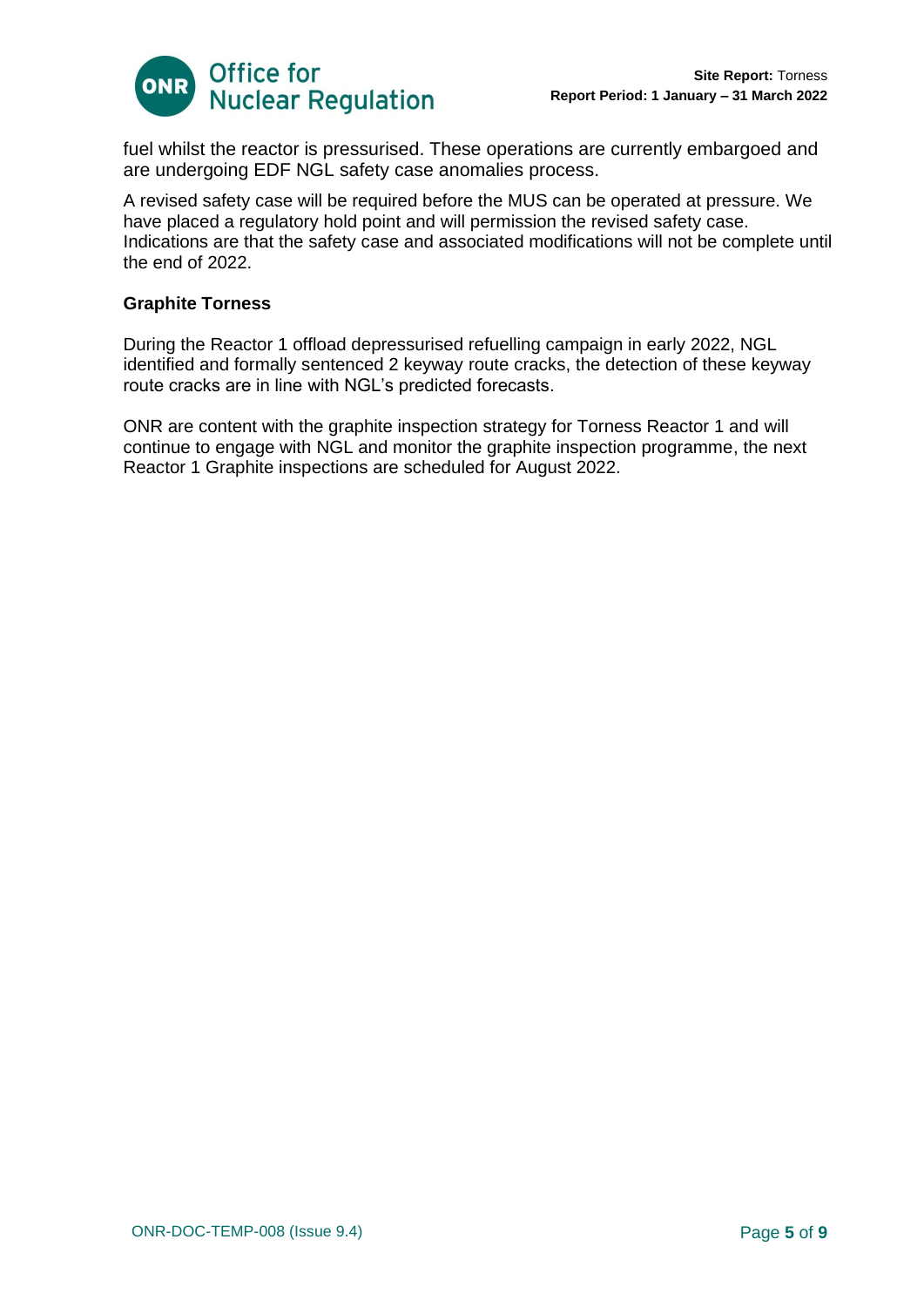

# <span id="page-5-0"></span>3. Non-Routine Matters

Licensees are required to have arrangements to respond to non-routine matters and events. ONR inspectors judge the adequacy of the licensee's response, including actions taken to implement any necessary improvements.

Matters and events of particular note during the period were:

### **Torness**

### **Reactor 1 Quadrant Trip – 13 March 2022**

On 13 March Reactor 1 experienced an alpha quadrant trip in response to a feed transient, the reactor auto control system responded to the trip as expected and the reactor remained at power at a reduced level.

The reactor remained on three quadrant operations while the cause of the feed transient was investigated. The cause of the feed transient was found to be related to a faulty control computer component. The component was replaced and the 1 alpha quadrant reconnected and power restored to nominal full load on 16<sup>t</sup> March.

### **1A Instrument Air Compressor – 21 March 2022**

On 21 March there was two coincidental plant faults which occurred leading to the 1A Instrument Air Compressor overheating resulting in a localised fire, the fire was identified quickly and was extinguished by use of fire extinguishers.

The onsite shift fire team also responded to the plant fire alarm, once extinguished a fire watcher was put in place to monitor the area and ensure there was no further risk of fire.

There was no damage caused to adjacent plant and equipment, the damaged panel has been cordoned off, initial learning briefs have taken place and an investigation is underway which will prompt any further action required.

#### **RIDDOR Reportable Incident**

On 16 March an incident occurred in the Reactor 2 oxygen distribution header – oxygen storage compound. A quarter inch diameter threaded metallic fitting on an oxygen valve coupling sheared unexpectedly resulting in the release of oxygen at around 50 barg pressure.

The valve is situated in a locked compound with restricted access and no persons were in the area at the point of release. As a result of this incident, and in line with regulations, a RIDDOR was submitted relating to a dangerous occurrence regarding damage to or failure of a pipeline or ancillary equipment.

The area has been quarantined and station are undertaking an investigation into this incident, similar valves on the system have been visually inspected and there are no signs of degradation or leakage.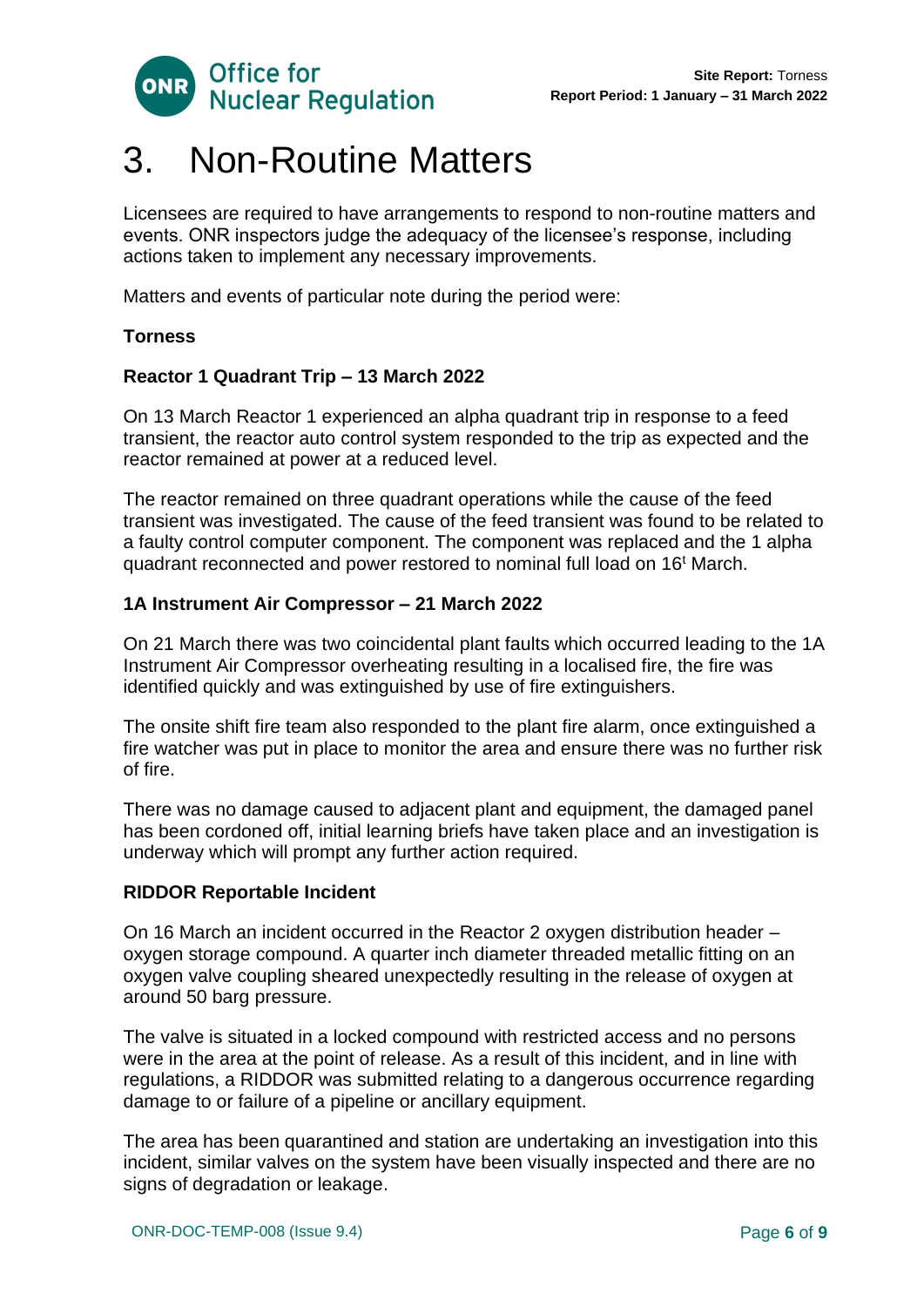

ONR-DOC-TEMP-008 (Issue 9.4) Page **7** of **9**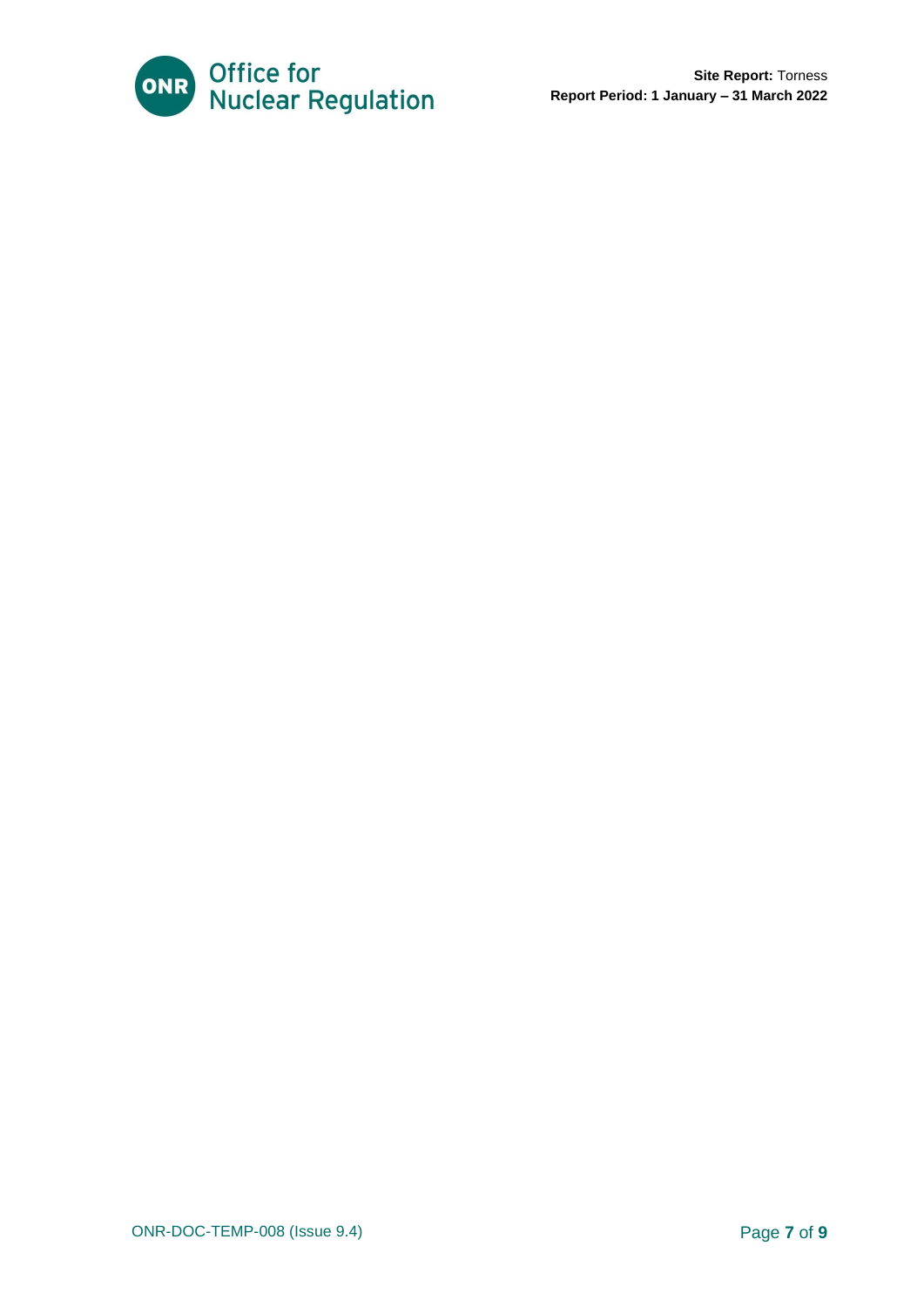

# <span id="page-7-0"></span>4. Regulatory Activity

ONR may issue formal documents to ensure compliance with regulatory requirements. Under nuclear site licence conditions, ONR issues regulatory documents, which either permit an activity or require some form of action to be taken; these are usually collectively termed 'Licence Instruments' (LIs) but can take other forms. In addition, inspectors may take a range of enforcement actions, to include issuing an Enforcement Notice.

■ No LIs, Enforcement Notices or Enforcement letters were issued during this period.

Reports detailing the above regulatory decisions can be found on the ONR website at [http://www.onr.org.uk/pars/.](http://www.onr.org.uk/pars/)